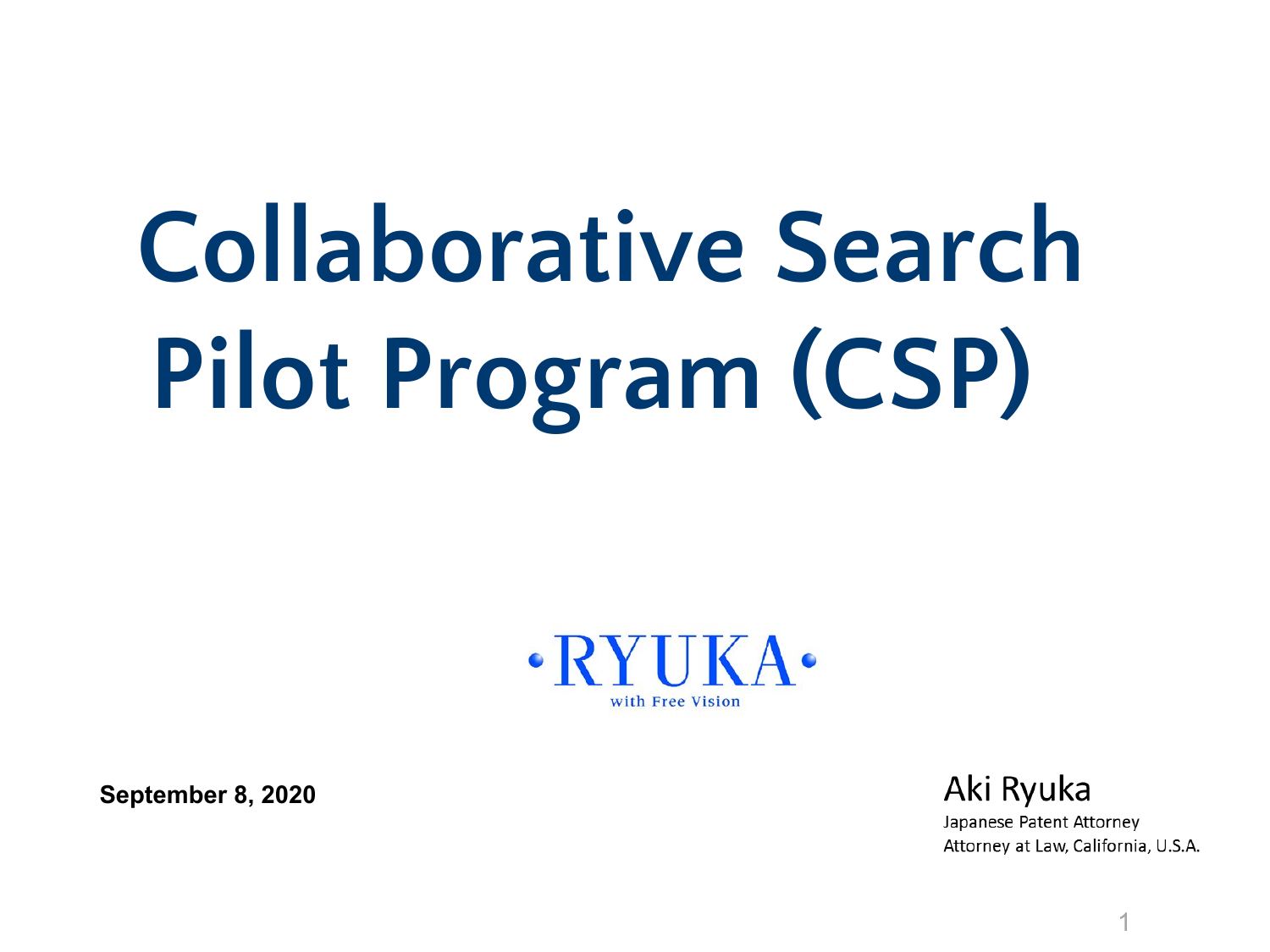#### **Problems in Patent Prosecution Highway (PPH)**



The OFF cannot utilize the examination results of the OSF.

All the claims in OSF application sufficiently correspond to the allowable/patentable claims in OFF applications.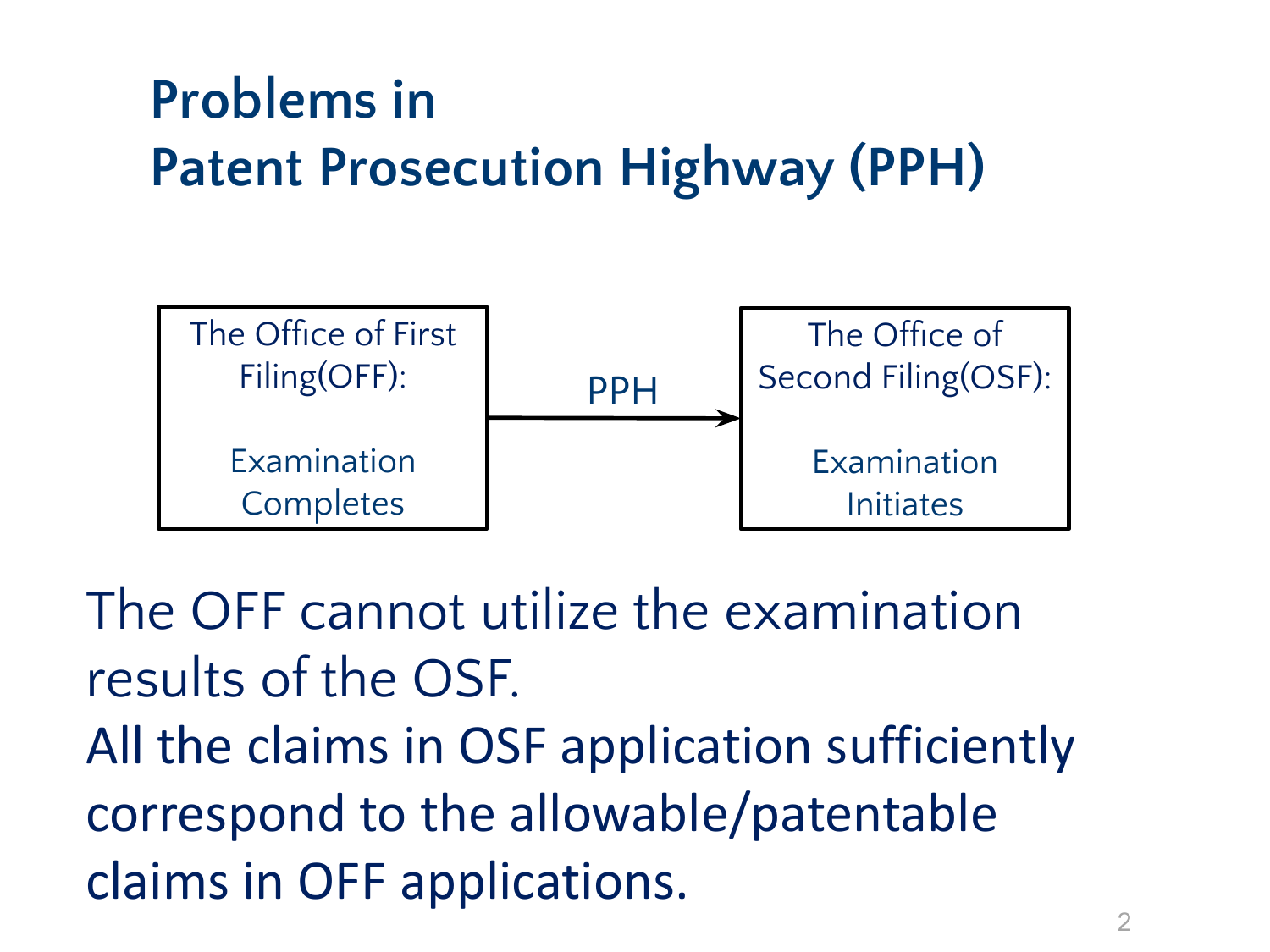#### **Collaborative Search Pilot Program (CSP) enable synchronized examinations**



Cited from the JPO Website:

https://www.jpo.go.jp/torikumi\_e/torikumi\_e/nichibei\_e.htm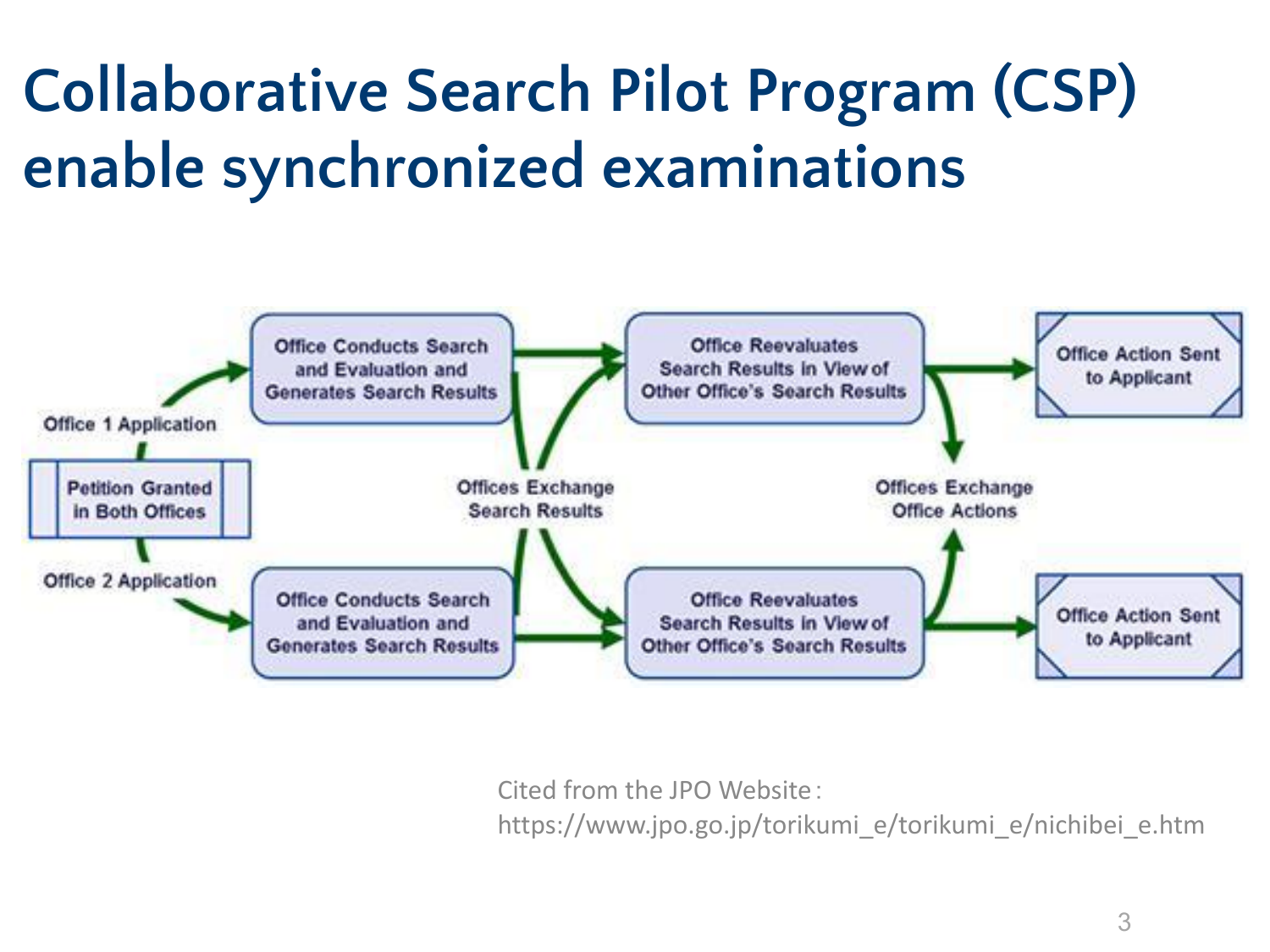## **Requirements for CSP**

- − Common priority
- − Petitions in both offices
- − Claim Limits: 3 Independent, 20 Total
- − Independent claims be substantially the same.
	- ・ JPO requires a copy of the US claims, if unpublished in US yet.
	- ・ USPTO requires a claims correspondence table.

(<https://www.gpo.gov/fdsys/pkg/FR-2017-10-30/pdf/2017-23661.pdf>pp. 50124)

- − Ready for the examination
	- ・ Examination has not been initiated
	- ・ JPO requires Japanese language translation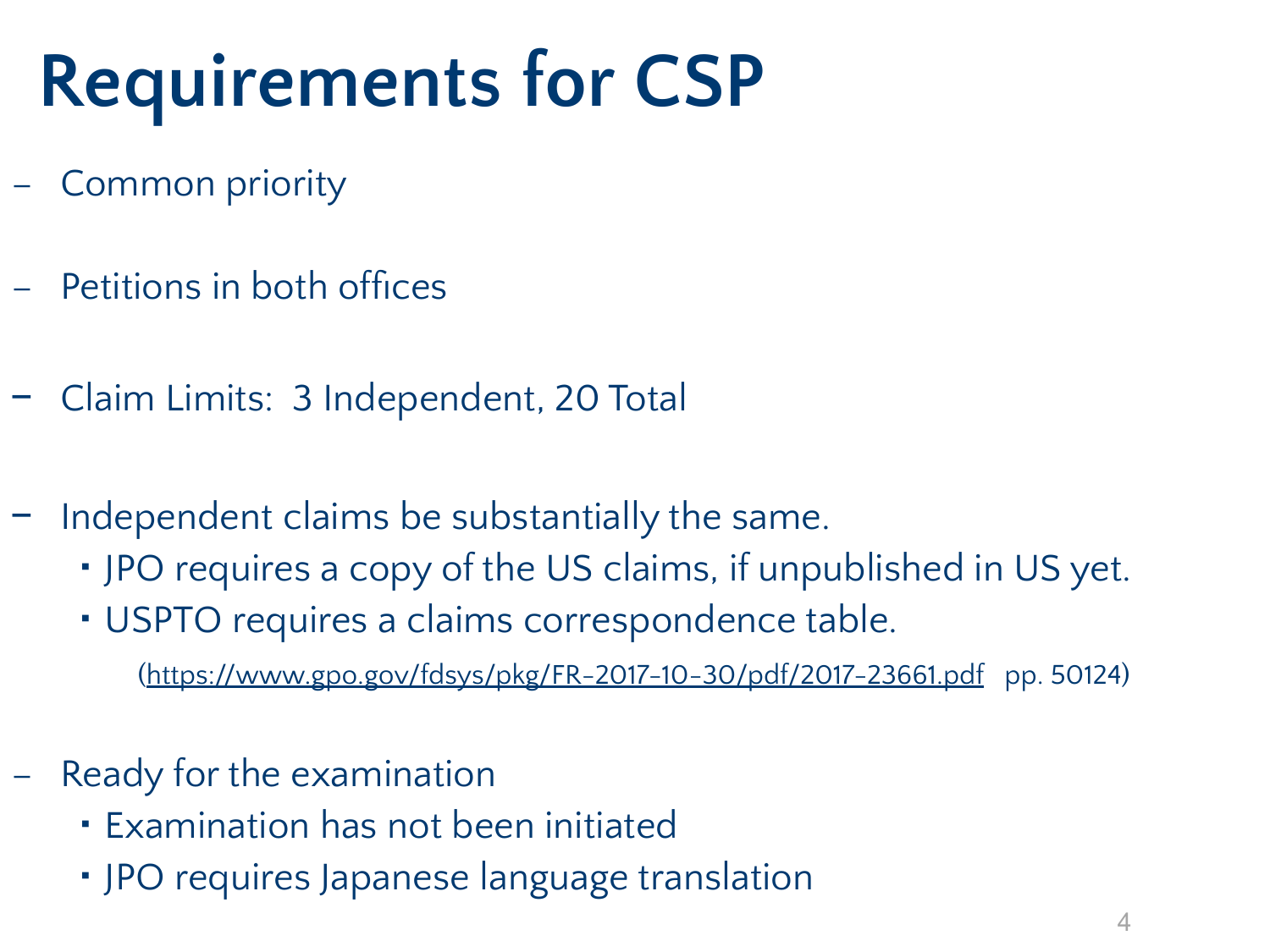## **Benefits to the Applicant**

- Greater consistency in examination across offices leading to more certainty of IP rights
- No office fee
- Citations of the Japanese first office action do not have to be submitted as US IDS. (Later citations must be submitted)
- Single analysis for responding to two office actions  $\rightarrow$  Saves agent fees and in-house time
- The first office action is typically issued within 6 months. Slightly shorter than normal period of 10 months, but longer than expedited examination, which takes 3 months